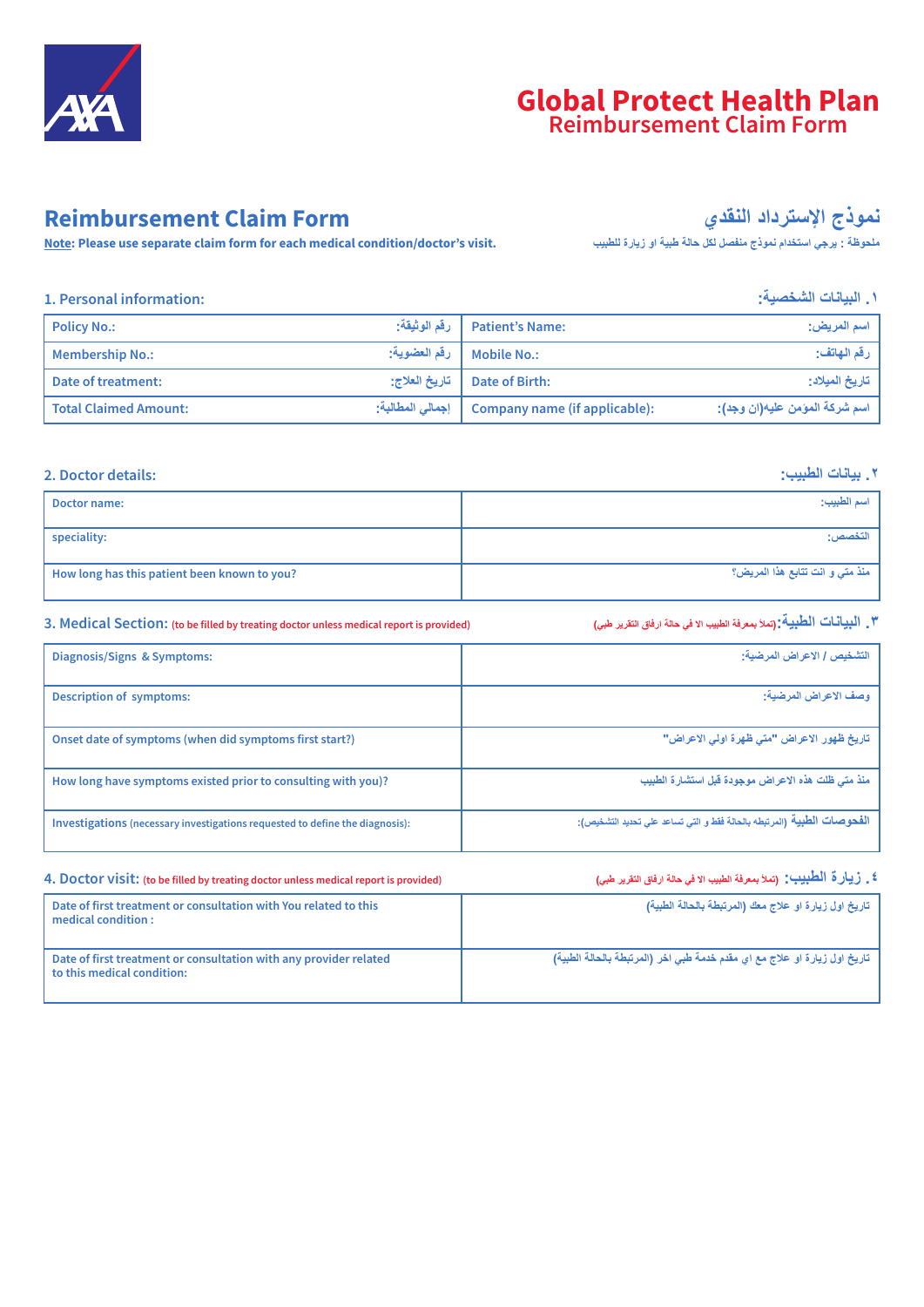

| 5. Patient history: (to be filled by treating doctor unless medical report is provided) | ٥ _ تَـارِيـخُ الْمرِيـِضْ : (تملأ بمعرفة الطبيب الا في حالة ارفاق التقرير طبي) |
|-----------------------------------------------------------------------------------------|---------------------------------------------------------------------------------|
| Is the claim related to or as a result of any previous surgery or treatment?            | هل هذه المطالبة متعلقة او ناتجة الى اي عملية جراحية سابقة او علاج سابق؟         |
| If yes, please detail, including dates.                                                 | اذاً كانت الإجابة نعم، نرجوا الإيضاح و إضافة التواريخ                           |
| Has the patient received any previous consultation(s), treatment/Investigations         | هل تم اجراء كشف/علاج /فحوصات طبية/اقامة في المستشفى                             |
| or hospitalizations for this condition or for associated conditions or symptoms?        | سابق للمريض بسبب هذا الحالة المرضية او اي حالة مرضية متعلقة بها                 |
| If yes, please detail.                                                                  | اذا كانت الإجابة نعم، نرجو الإيضاح                                              |
| Is the patient taking any medications for this condition?                               | هل يأخذ المريض أي دواء متعلق بهذه الحالة المرضية                                |
| If yes, name of drug and date of starting medication.                                   | اذا كانت الاجابة نعم، نرجو ذكر الدواء و تاريخ بدنه                              |

### **6. Treatment: (to be filled by treating doctor unless, a doctor's prescription is provided) (الطبیة الروشتلت ارفاق حالة في الا الطبیب بمعرفة تملأ (:العلاج .٦**

| العلاج<br><b>Drugs</b>                                           |  | <b>Dose</b>                                             | ' الجرعة | Frequency | الكمية | <b>Duration</b> | المدة |
|------------------------------------------------------------------|--|---------------------------------------------------------|----------|-----------|--------|-----------------|-------|
|                                                                  |  |                                                         |          |           |        |                 |       |
|                                                                  |  |                                                         |          |           |        |                 |       |
| Procedures (Please provide details of medical procedures if any) |  | الإجراءات (برجاء كتابة اية إجراءات طبية مطلوبة إن وجدت) |          |           |        |                 |       |
|                                                                  |  |                                                         |          |           |        |                 |       |
|                                                                  |  |                                                         |          |           |        |                 |       |

### **7. Treatment in USA for worldwide excluding USA policies: Worldwide Excluding USA لوثائق الامریكیة المتحدة بالولایات العلاج .۷**

| Reason for treatment abroad:                                                                                        |                                     |                 | سبب العلاج بالخارج                                                                                                     |
|---------------------------------------------------------------------------------------------------------------------|-------------------------------------|-----------------|------------------------------------------------------------------------------------------------------------------------|
| Date of departure and return to own area coverage :                                                                 | From , $1, , 1, ,$ to , $1, , 1, ,$ |                 | تاريخ المغادرة والعودة الى البلاد:                                                                                     |
| Are you claiming for an in-patient treatment? Please tick                                                           | Yes                                 | No <sub>1</sub> | هل تم العلاج بالقسم الداخلي بالمستشفى؟                                                                                 |
| If Yes, Please enclose detailed hospital discharge report confirming the<br><b>Admission &amp; discharge dates</b>  |                                     |                 | اذا كانت اجابتك بنعم يرجى تقديم تقرير طبي مفصل موضحاً تاريخ الدخول والخروج                                             |
| Note: Claims must be submitted & completed along with supporting documents<br>within 6 months from date of service. |                                     |                 | <u>ملحوظة</u> : يجب ارسال الفواتير مع المستندات المدعمة و استكمال البيانات المطلوبة<br>في خلال ١٨٠ يوم من تاريخ الخدمة |

**توقیع العمیل توقیع / ختم الطبیب Doctor's Signature/Stamp Client's Signature** 

**AXA Services Egypt S.A.E.** Plot no. 214, Sector 2, Fifth Floor, Fifth Settlement, New Cairo, Cairo, Egypt. P.O. Box: 35 Swiss Project Hotline: 16363 and from outside Egypt (202) 2461 3600 Fax: 2759 9333 Website: www.axa-egypt.com

**أكسا إیجیبت للخدمات ش.م.م** قطعة ،۲۱٤ المنطقة الثانیة، الدور الخامس، التجمع الخامس، القاھرة الجدیدة، محافظة القاھرة، مصر ص.ب:. ۳٥ المشروع السویسري الخط الساخن: ۱٦۳٦۳ ومن خارج مصر ۳٦۰۰ ۲٤٦۱ (۲۰۲) فاكس: ۹۳۳۳ ۲۷٥۹ www.axa-egypt.com :الإلكتروني الموقع

**یمكنك الحصول على نسخة من ھذا التموذج من خلال موقعنا الالكترونى com.egypt-axa.www**